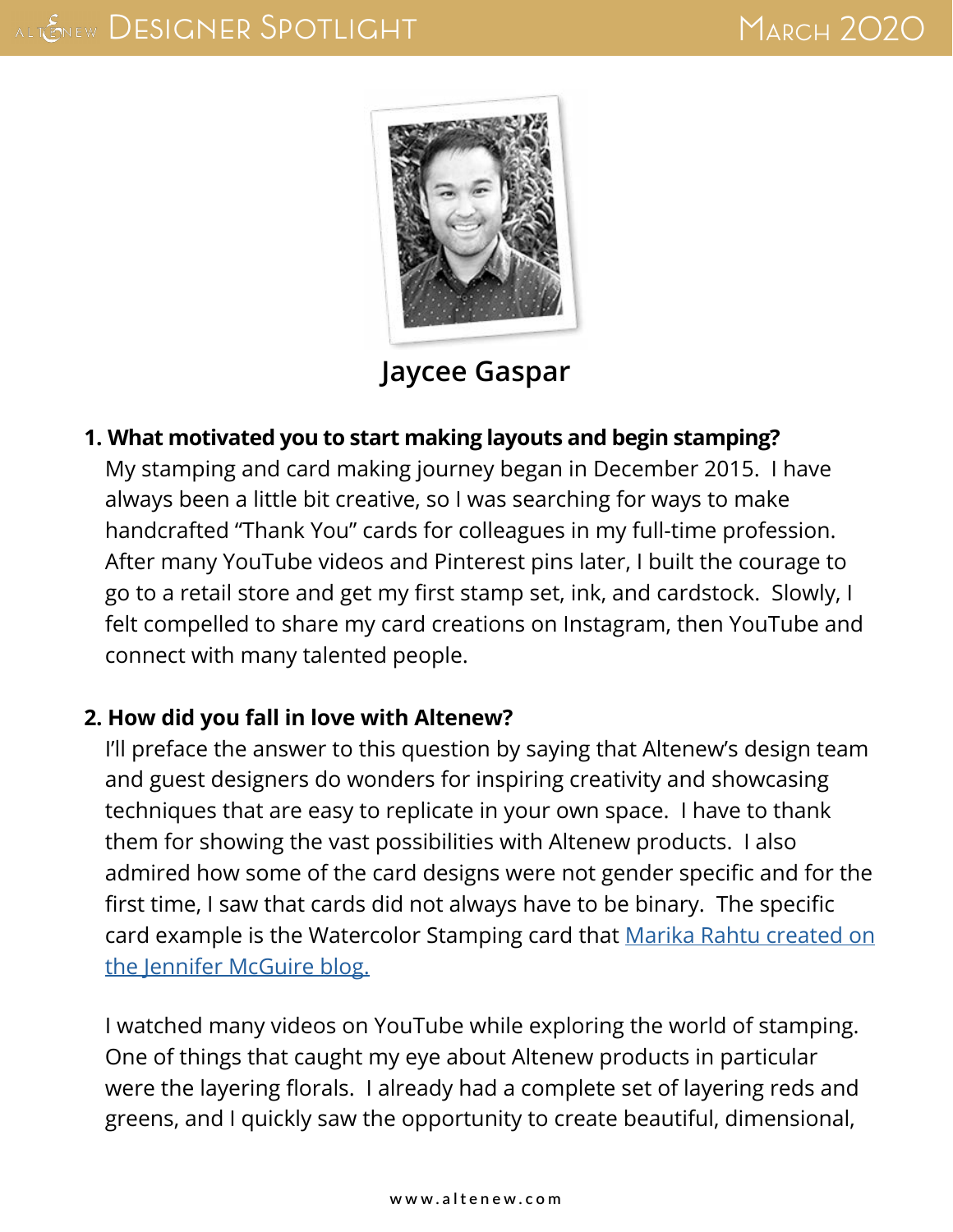and (most importantly) easy cards. What distinguished Altenew from other brands were the modern designs--nothing felt 'old-fashioned' about the brand nor was it too cartoonish for my taste. As I found my own style and built my collection of stamping materials, Altenew continued to challenge my creativity with new products and stunning designs.

# **3. You have constantly wowed us with your incredible coloring skill and the way you balance the elements and designs in your cards! Do you have a favorite technique to do? Please share some tips with us!**

Well, thank you! I am a little methodical so bear with me, please. While I am mentally sketching designs, I think of incorporating and balancing three categories of art: shape, space, and line.

With shape, I typically encompass main elements within an isosceles triangle. I draw this concept from the alluring art of bonsai (more on this in the future). Also, if I have an edgy/wavy floral border, I balance and anchor these shapes with something round or with straight lines.

I define positive space as focal elements (flowers, sentiments, embellishments, etc.) so then negative space indicates placement and composition. I approach this mathematically via the [Golden Ratio.](https://jgaultier.wordpress.com/2019/08/08/altenew-august-2019-stamp-die-stencil-release-blog-hop-giveaway/) The more common idea of placement is the Rule of Thirds which is much easier to understand. If your card front or scrapbook layout is spatially broken into a 3X3 grid, focal elements are placed where two lines of the grid intersect. By placing components off center, you create visual "tension" or "interest."

Lastly, my favorite element to play with is [perceived lines.](https://jgaultier.wordpress.com/2019/08/01/altenew-build-a-flower-bellflower-release-blog-hop-giveaway/) In summary, I will anticipate where the card recipient's eyes are going to wander and create visual 'movement.' I will frame sentiments with focal elements and their implied lines. For example, the lines of an open flower petal will point to the sentiment or the lines of multiple blooms will converge at a central point- creating that firework-looking bouquet that I love.

But after all of that, I break the rules I create for myself at times.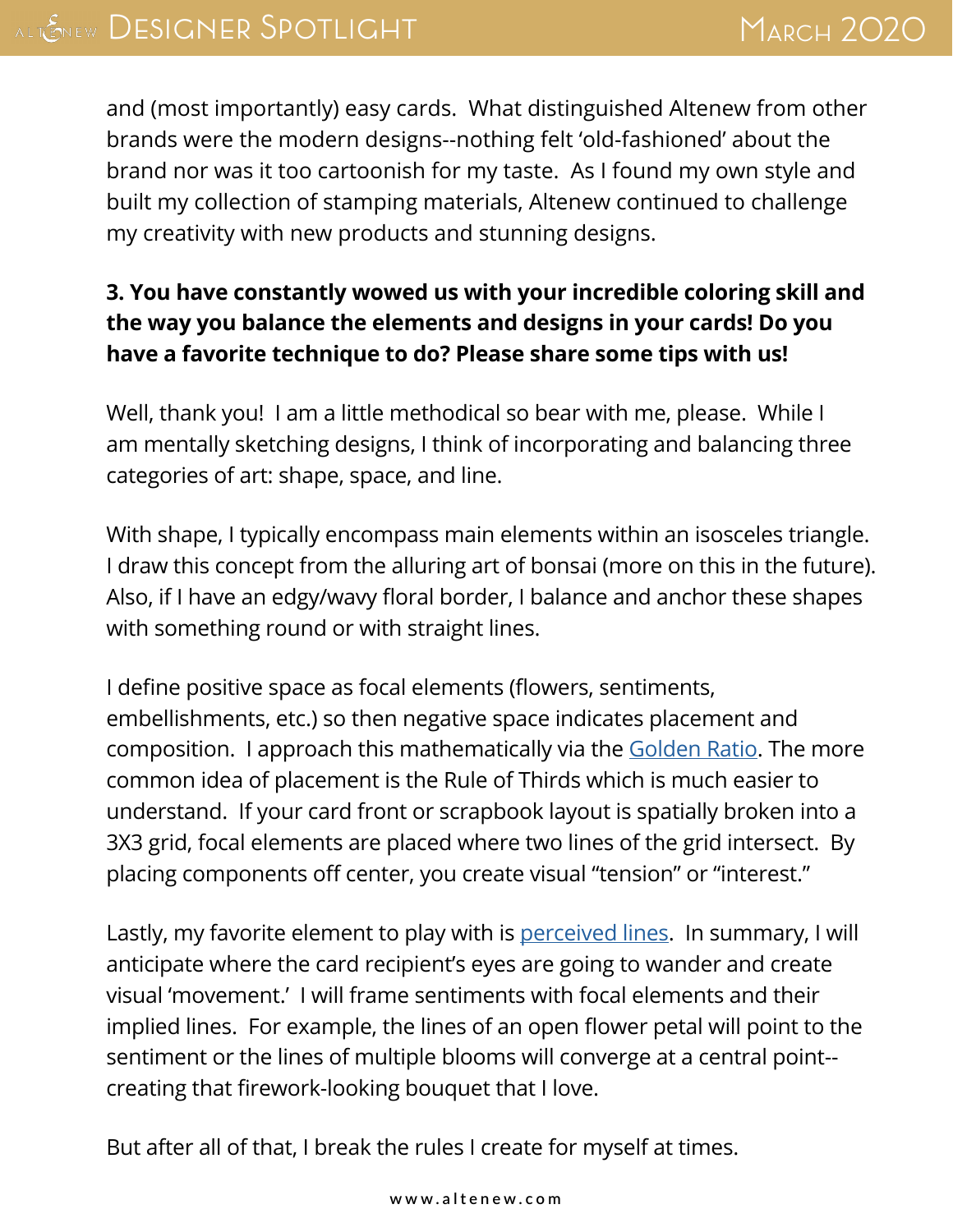# **4. Do you have a specific crafting style that you are comfortable with or like to stick to?**

Aside from the methods in the previous section, I keep it clean and simple. I embrace empty cardstock space on my cards when I can. So if I were to summarize the style that I like to stick to it would be geometric, monochrome, clean and simple.

# **5. Can you share a favorite card or DIY project that you made previously using Altenew products?**

My most recent favorite is [this greyscale card](https://jgaultier.wordpress.com/2020/02/22/altenew-paint-a-flower-rose-release-blog-hop-giveaway-video/) I made using Paint-a-Flower: Rose. I was heavily inspired by pencil sketches of roses as well as greyscale tattoos of roses and flowers. I wanted to illustrate dreamy, romantic, and fantasy emotions in this half wreath arrangement.

An [older project of mine](https://jgaultier.wordpress.com/2019/06/12/altenew-june-2019-stamp-die-stencil-release-blog-hop-giveaway/) features a stamp set that I still use for its heartfelt sentiments; Forever in Love Stamp and Die Set has two large rose bouquets ready for coloring and perfect for someone you love.



*Products Used: [Paint-a-Flower:](https://altenew.com/products/paint-a-flower-rose)  [Rose](https://altenew.com/products/paint-a-flower-rose), [Warm Grey Mini Cube](https://altenew.com/products/warm-gray-mini-set)  [Set,](https://altenew.com/products/warm-gray-mini-set) [Forever in Love Stamp and](https://altenew.com/products/forever-in-love-stamp-die-bundle)  [Die Set](https://altenew.com/products/forever-in-love-stamp-die-bundle), [Altenew Artist Markers](https://altenew.com/products/artist-markers-set-b)  [Set B](https://altenew.com/products/artist-markers-set-b), [Jet Black Ink Spray](https://altenew.com/products/jet-black-ink-spray)*